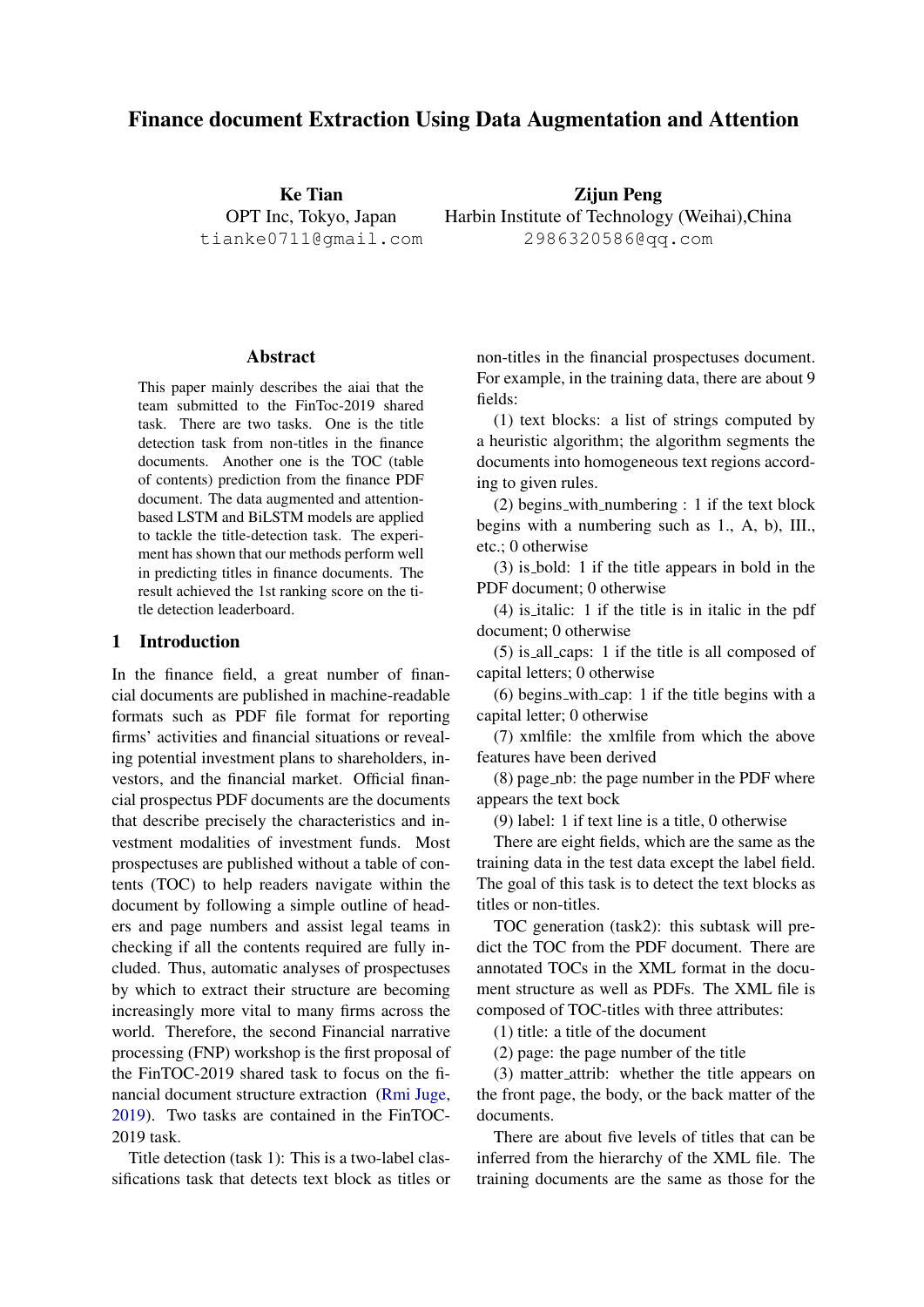title detection sub-task. The test documents are the same as the training data with the title labels. The PDF and XML documents are provided in the test data. The goal of this task is to generate the TOC XML file of the test data.

In this research, we first recreate the training and test data using data augmentation to be new training and test data for task1, and then we use attention-based LSTM and BiLSTM modes to detect the title in task1. Section 2 explains the details of our methods. Section 3 shows experimental configurations and discusses the results. Then, we conclude this paper in Section 4.

## 2 Methods

The structure of the proposed method for tackling with task 1 is shown in Figure [1.](#page-1-0) The recreation of training, test data and word embedding using data augmentation are described in Section 2.1. The attention of the long short-term memory (LSTM) [\(Sepp and JRgen,](#page-3-1) [1997\)](#page-3-1) model and BiL-STM [\(Mike and Kuldip,](#page-3-2) [1997\)](#page-3-2) are described in Section 2.2, and the ensemble result is presented in Section 2.3.

<span id="page-1-0"></span>

Figure 1: The Structure of attention-based LSTM and BiLSTM

#### 2.1 Data Augmentation

The train and test data are provided in the title detection task, except the label field. There are eight fields used to predict the label. Before using these data for prediction, the train and test data are recreated. The procedure for recreating the new training and test data is shown in Figure [2.](#page-1-1)

As with the text blocks, we used the NLTK first to tokenize the text, and then all the tokenized words were converted to be lower. Secondly, we

<span id="page-1-1"></span>

Figure 2: The procedure of data augmentation

computed the length of all text blocks labeled 1, namely the title in the train data. We observed the length of all title text blocks is less than 60. Therefore, if the length of text block is more than 60, the len\_1 word is added before the new text block; otherwise the len 0 is added. Thirdly, the begins with numbering is added if the value of this field is  $1$  before len $1$  or len $0$ , the same as is italic, begins with cap, is bold, is all caps words are added subsequently if the field value is 1. Finally, the page number, and xml file name of text blocks are added in the front of the previous new text blocks. For example, take the first text block DB PWM I in the train data to explain the procedure. The other seven fields are as follows: begins with numbering (0), is bold (1), is italic (0), is all caps (1), begins with cap (1), xmlfle (LU0641972152- LU0641972079 English 2015 DBPWMIGlobalA llocationTracker-.xml), page nb (1). Based on the data augmentation procedure, the new text block is LU0641972152- LU0641972079 English 2015 DBPWMIGlobalA llocationTracker.xml page 1 is all caps is bold begins with cap len 0 db pwm i.

Word embedding is the foundation of deep learning for natural language processing. We use the new train and test text data to train the word embedding. In the recreated text data, there are recreated sentences with 14,285 unique token words from the training, dev, and test data. The CBOW model [\(Tomas et al.,](#page-3-3) [2013\)](#page-3-3) is taken to train word vectors for the recreated text block, and the word2vec dimension is set to 100.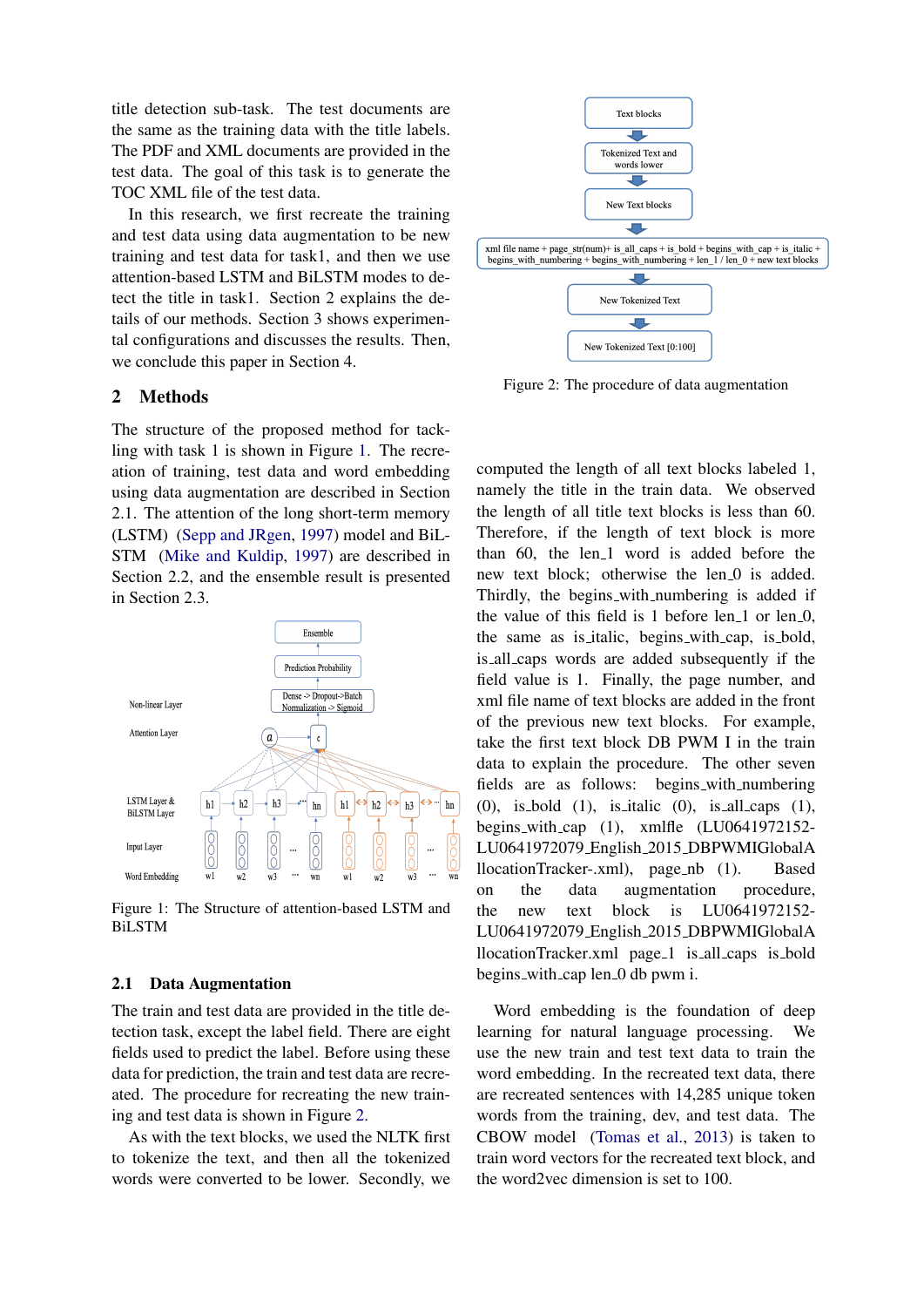#### 2.2 Attention-based LSTM and BiLSTM Model

After the data augmentation is completed, we only take the previous 120 words of each text block as the input sentence. In the structure of the proposed model as shown in Fig. 1, the LSTM and BiLSTM layer, the embedding dimension and max word length of word embedding are set to be 100 and 120, respectively, as the embedding dimension. The embedding layer of the word embedding matrix is an input layer of LSTM, and the size of the output dimension is 300.

Through the task train data, we observe that some keywords could help indicate the label of the text block. For example, most of title text blocks have the following features: len<sub>-0</sub>, begins with cap, is bold, is all caps. hus, some keywords in the new data have more importance to predict the label of the text block. Since the attention mechanism can enable the neural model to focus on the relevant part of your input, such as the words of the input text [\(Tian and Peng,](#page-3-4) [2019\)](#page-3-4), attention mechanism is used to solve the task. In this paper, we mainly use the feed-forward attention mechanism [\(Colin and Daniel,](#page-2-0) [2015\)](#page-2-0). The attention mechanism can be formulated with the following mathematical formulation:

$$
e_t = a(h_t), \alpha_t = \frac{exp(e_t)}{\sum_{k=1}^{T} -exp(e_k)}, c = \sum_{k=1}^{T} \alpha_t h_t
$$
\n(1)

In the above mathematical formulation, a is a learnable function and only depend on  $h_t$ . The fixed length embedding c of the input sequence computes with an adaptive weighted average of the state sequence h to produce the attention value.

As the non-linear layer, the activation function is to dense the output of the attention layer to be 256 dimensions, and by using the dropout rate of 0.25, the output result after the dropout rate will be batch normalization. Finally, the sigmoid activation function that will dense the dimension of batch normalization input will be the length of the label as the final output layer.

#### 2.3 Ensemble Result

In the model training stage, the 10-fold crossvalidation is used to train the deep attention model for predicting the test data. We sum 10 folds of predict probability and get the mean value of 10 folds for the final predict probability result. In the

<span id="page-2-1"></span>

| <b>Team name</b>       | Score              |
|------------------------|--------------------|
| Aiai 1                 | 0.9818997315023511 |
| Aiai 2                 | 0.9766402240293054 |
| $UWB_2$                | 0.9723895009266195 |
| FinDSE <sub>-1</sub>   | 0.9700572855958501 |
| FinDSE 2               | 0.9684006306179805 |
| UWB 1                  | 0.9653446892789734 |
| Daniel_1               | 0.9488117489093626 |
| Daniel 2               | 0.9417339436713312 |
| YseopLab <sub>-1</sub> | 0.9124937810249167 |
| YseopLab <sub>-2</sub> | 0.9113421072180891 |

Table 1: Leader board of title detection task.

title detection task, two results for each language are submitted: one result is based on the word embedding of attention-based LSTM, and the other result is based on word embedding of the BiL-STM.

# 3 Experiment and Result

In the experiment, the proposed deep attention model has been implemented in the task. We have submitted two results. One result is attentionbased LSTM. The other one is the attention-based BiLSTM. The evaluation metric used for this title detection task is the weighted F1 score. The final result of attention-based LSTM and BiLSTM ranking 1st and 2nd in the leader board are shown in Table [1.](#page-2-1)

# 4 Conclusion

We have described how we tackle title detection in the FinToc-2019 shared task. Firstly, we augmented the text block and added another 7 fields to recreate the new training and test data. Then, the attention-based LSTM and BiLSTM models are experimented on. The experimental result showed that the proposed model could effectively solve the goal of the task and achieve a very good performance in carrying out this task.

For future work, more models or methods will be implemented for the task. Moreover, we have planned to tackle Task 2.

# References

<span id="page-2-0"></span>Raffel Colin and P. W. Ellis Daniel. 2015. [Feed](https://arxiv.org/abs/1512.08756)[forward networks with attention can solve some](https://arxiv.org/abs/1512.08756) [long-term memory problems.](https://arxiv.org/abs/1512.08756) arXiv:1512.08756.